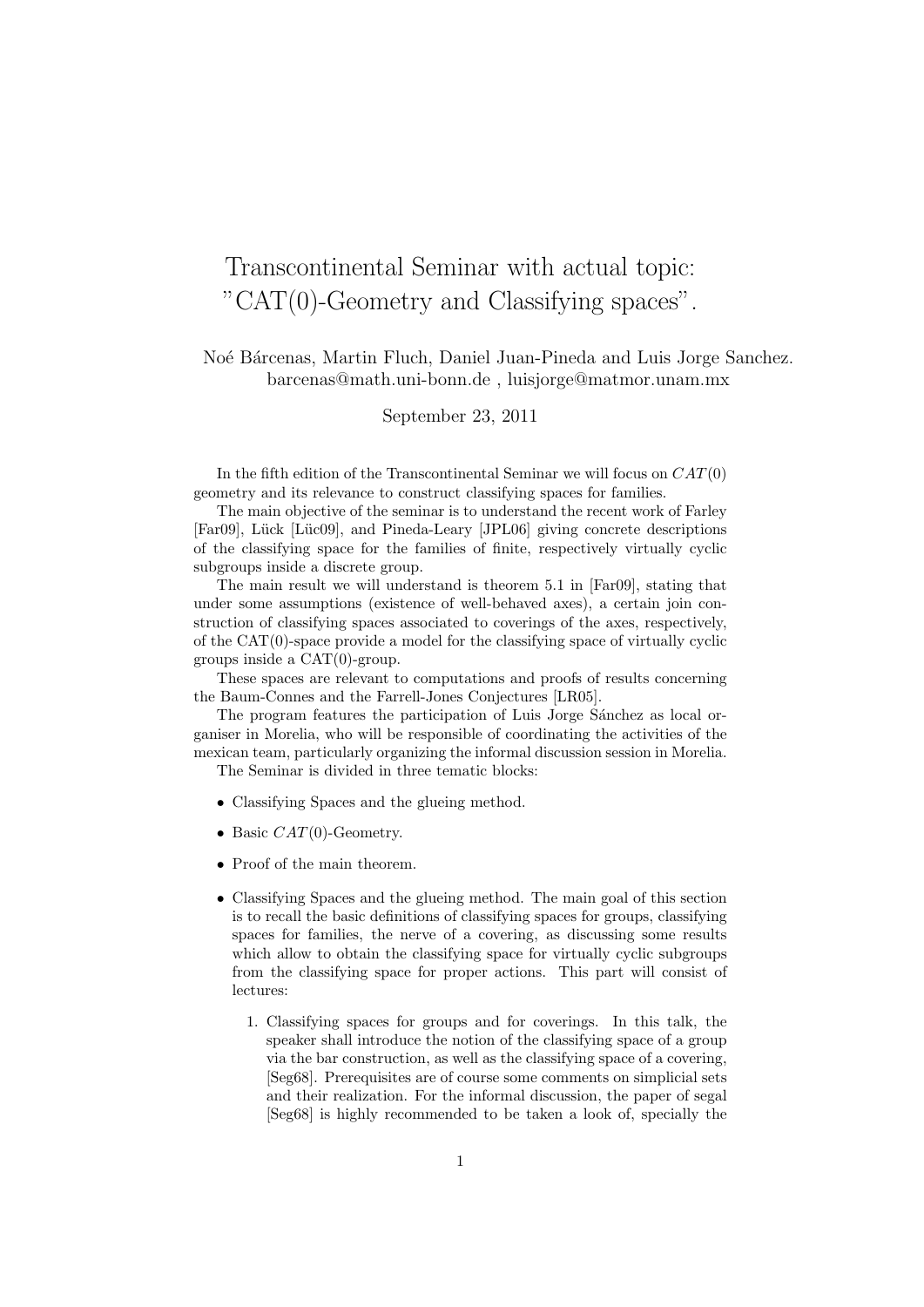construction of the spectral sequence. Anothner interest topic may be the relation to the Join constuction.

- 2. Classifying spaces for families. This talk aims to give the definition of the classifying space for a familiy of subgroups, and to specialize in the classifying spaces for proper actions  $EG$  and the classifying space for the family of virtually cyclic subgroups  $E_{\mathcal{VC}}(G)$ . Literature: [Lüc05], section  $1$ . The talk must include a discussion of the two models of  $ESl_2(\mathbb{Z})$  (viewed as a tree, an as the isometries of the hyperbolic plane), as well as the construction of  $E_{\mathcal{VC}}(G)$  due to Quinn-Farrell (these examples are discussed in W.L lecture slides from WS 2009, pages 21-27. For the informal session, the relation between several universal models for EG may be studied (numerable version, operator theoretical model).
- 3. The glueing method. This talk should explain how to obtain the classifying space for families from other simple ones This should include section 2 in [Far09]. Other important examples are Groups with conditions N, NM for  $\underline{E}G$  of Lück, and if possible some example like [JPL06] or [LW07] for  $E_G(V\mathcal{C})$ , without proof. The informal session should aim to treat some details of this proof.
- Basic  $CAT(0)$ -Geometry. The aim of this section is to introduce standard tools from  $CAT(0)$ -geometry which are needed for the proof of the main theorem. This includes particularly the flat stripe theorem and the proper decomposition theorem , as well as the uniqueness of geodesics and its consequences. The main result in this section is that CAT(0)-spaces provide an example of a classifying space for proper actions.
	- 1. Generalities on CAT(0-spaces, Uniqueness of geodesics, Convexity of balls , unique centres for balls. References:[BH99]. Examples of  $CAT(0)$ -spaces.
	- 2. Convexity and its consequences. This talk should ennunciate the main theorems in Chapter II.2 in [BH99], the flat stipe theorem and the product decomposition theorem [BH99] theorem 2.13 and 2.14. On the way to it, the existence of centres and projections for convex subspaces shall be discussed. The talk should finalize with the proof that a  $CAT(0)$  space acted on properly and cocomplactly by a group G is a model for  $EG$ , corollary 2.8, page 179 in [BH99].
- Proof of the main theorem. In this section, we shall go into the details of the proof of Theorem 5.3 in [Far09].
	- 1. Spaces of lines. In this talk the lecturer will use the flat strip theorem to prove that in the "Well behaved case", the spaces  $\mathcal{A}(X,\Gamma)$  are a union of proper  $CAT(0)$ -spaces. This should include the examples in section 7 of [Far09] without proof (spaces with isolated flats and real analytic manifolds of nonpositive sectional curvature. References: section 3 in [Far09] , as well as counterexample 3.11
	- 2. Covers for  $CAT(0)$  groups. the purpose of this talk is to introduce the notions of "good covers"', section 4 in [Far09]. The crucial point is the proof of proposition 4.6 in [Far09].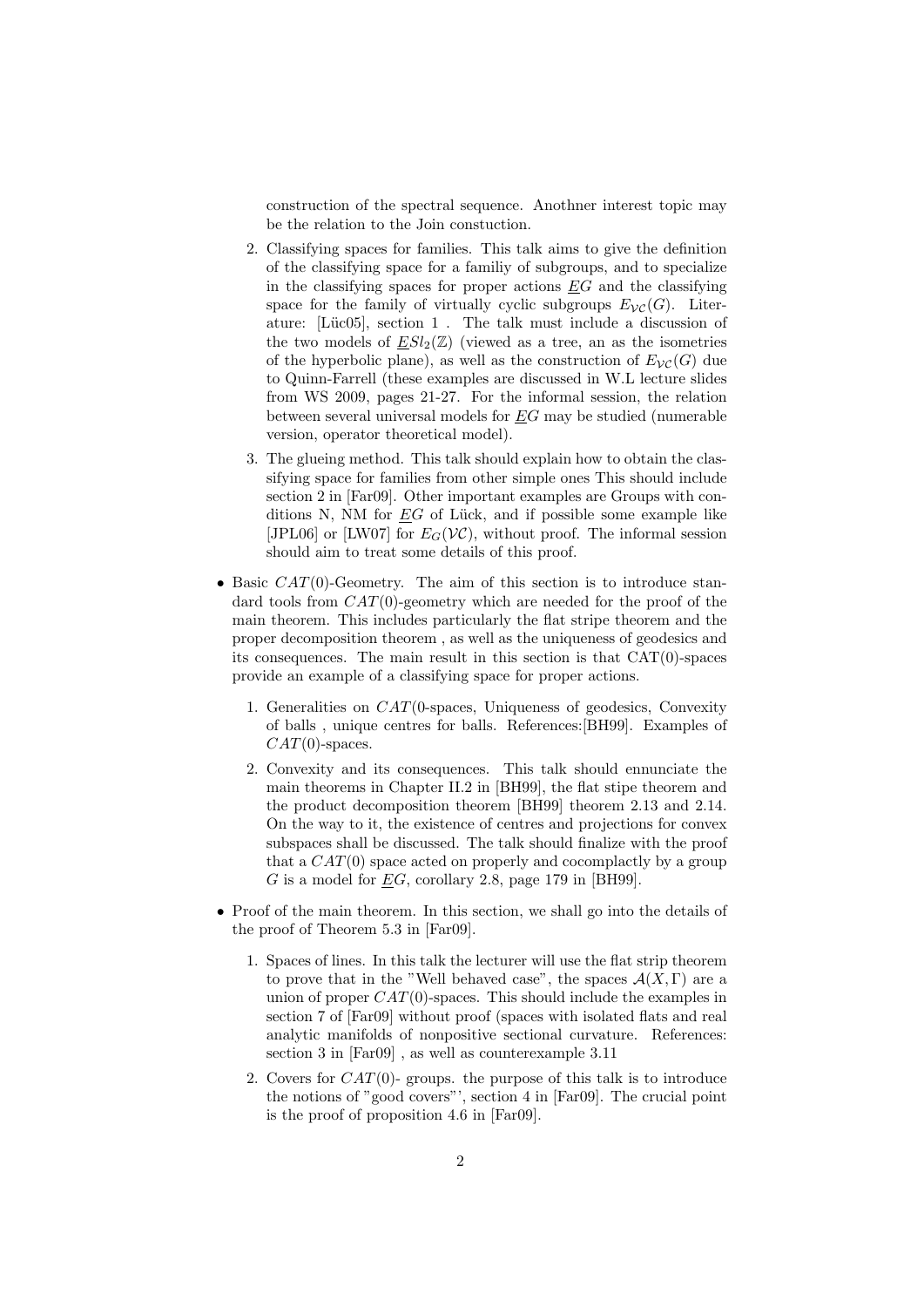3. Proof of the main theorem. In this talk, the proof of theorem 5.3 will be completed. References: section 5 in [Far09].